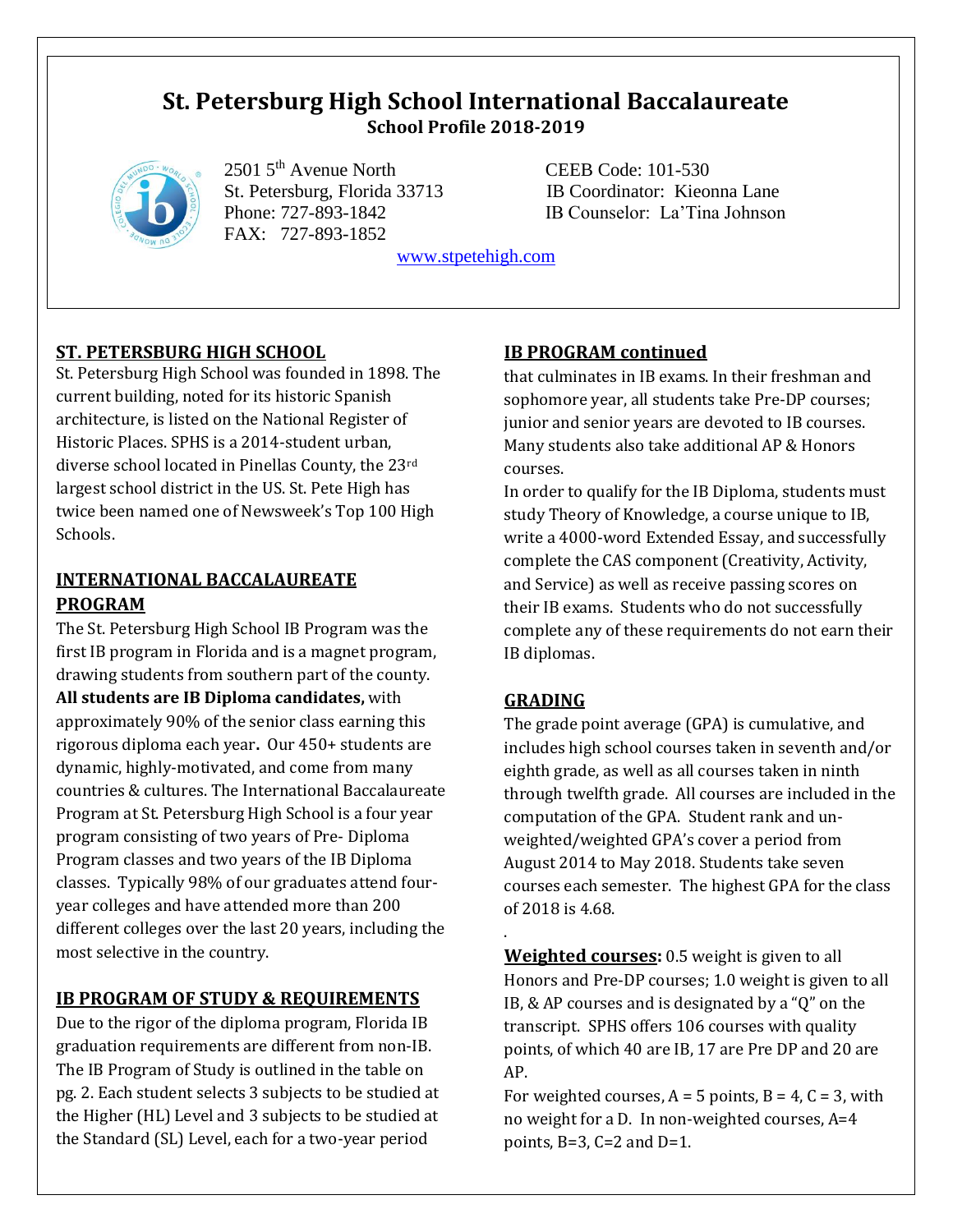#### **GRADING SCALE**

 $A = 100 - 90$  $B = 89 - 80$  $C = 79 - 70$  $D = 69 - 60$  $F =$  below 60

#### **IB WEIGHTED GPA COMPARED TO DISTRICT WEIGHTED GPA**

| $4.5+$        | top $1\%$ |
|---------------|-----------|
| $4.0 - 4.49$  | top 2%    |
| $3.65 - 3.99$ | top $5%$  |
| $3.30 - 3.64$ | top 10%   |
| Below 3.30    | top 20%   |

#### **GPA DISTRIBUTION CLASS OF 2018**

| $4.5+$    | 24 students |
|-----------|-------------|
| 4.0-4.49  | 52 students |
| 3.65-3.99 | 21 students |
| 3.3-3.64  | 5 students  |
| Below 3.3 | 0 students  |
|           |             |

#### **IB DIPLOMAS**

|      |     | Year # in class #diplomas |
|------|-----|---------------------------|
| 2014 | 116 | 108                       |
| 2015 | 110 | 105                       |
| 2016 | 104 | 99                        |
| 2017 | 111 | 110                       |
| 2018 | 102 | 100                       |
|      |     |                           |

### **IB Assessment and the IB Diploma**

Students take written examinations in May of their senior year which are marked by external IB examiners. IB students also complete assessments tasks at school which are initially marked by teachers and then moderated by external moderators or sent directly to external examiners. The IB Diploma is awarded based on performance on these assessments and the satisfactory completion of CAS (Creativity, Activity, and Service) requirement. IB Diplomas are awarded to students in July after the student's high school graduation.

### **IB PROGRAM OF STUDY**

|                                                                                     | 9th GRADE                              | 10th GRADE                                                                                                                         | 11th GRADE                                                                                                                 | 12th GRADE                                                                                                                                                     |
|-------------------------------------------------------------------------------------|----------------------------------------|------------------------------------------------------------------------------------------------------------------------------------|----------------------------------------------------------------------------------------------------------------------------|----------------------------------------------------------------------------------------------------------------------------------------------------------------|
| <b>Group One</b><br><b>Language A</b><br><b>Studies in Language</b><br>& Literature | Pre-IB English 1                       | Pre-IB English 2                                                                                                                   | IB/AP English L<br>H L/SL                                                                                                  | <b>IB</b> English<br>Literature 4 HL/SL                                                                                                                        |
| <b>Group Two</b><br><b>Language B</b><br>Language<br><b>Acquisition</b>             | Pre-IB Spanish 2 or<br>Pre-IB French 2 | Pre-IB Spanish 3 or<br>Pre-IB French 3                                                                                             | IB Spanish 4 or<br>IB French 4 HL/SL                                                                                       | IB Spanish 5 SL/<br>IB Spanish 6 HL or<br>IB French 5 SL/<br>French 6 HL                                                                                       |
| <b>Group Three</b><br><b>Individuals &amp;</b><br><b>Societies</b>                  | U.S. History Honors                    | Pre-IB<br>World History                                                                                                            | IB Psychology 1<br>HI / SI.<br>And/or<br>IB History of the Americas<br>HL/SL                                               | IB Psychology 2 SL<br>IB Psychology 3 HL and/or<br>IB Contemporary History 1<br>SL.<br>IB Contemporary History 2<br>HL                                         |
| <b>Group Four</b><br><b>Experimental</b><br><b>Sciences</b>                         | Pre-IB Biology 1                       | Pre- IB Chemistry 1                                                                                                                | IB Biology 1 HL/SL<br>and/or<br>IB Chemistry 1, SL and/or<br>IB Physics 1 HL/SL<br>(has prerequisite)                      | IB Biology 2 SL/<br>IB Biology 3 HL and/or<br>IB Chemistry 2 SL/<br>and/or<br>IB Physics 2 SL/<br>IB Physics 3 HL                                              |
| <b>Group Five</b><br><b>Mathematics</b>                                             | <b>IB MYP</b><br>Algebra 2             | <b>IB MYP</b><br>Geometry & Trigonometry<br>Honors or<br>Analysis of Function Honors<br>and/Trigonometry or<br>Pre-Calculus Honors | IB Math Studies SL or<br>IB Math SL: (IB Pre-<br>Calculus) $or$<br>IB/AP Calculus AB $or$<br>Math HL: IB/AP<br>Calculus BC | IB Math Studies.<br>SL (IB Stats & Intro Diff<br>Calculus or<br>IB Math SL: IB<br>Calculus/Descriptive<br>Statistics or<br>IB Math HL: IB Advanced<br>Calculus |